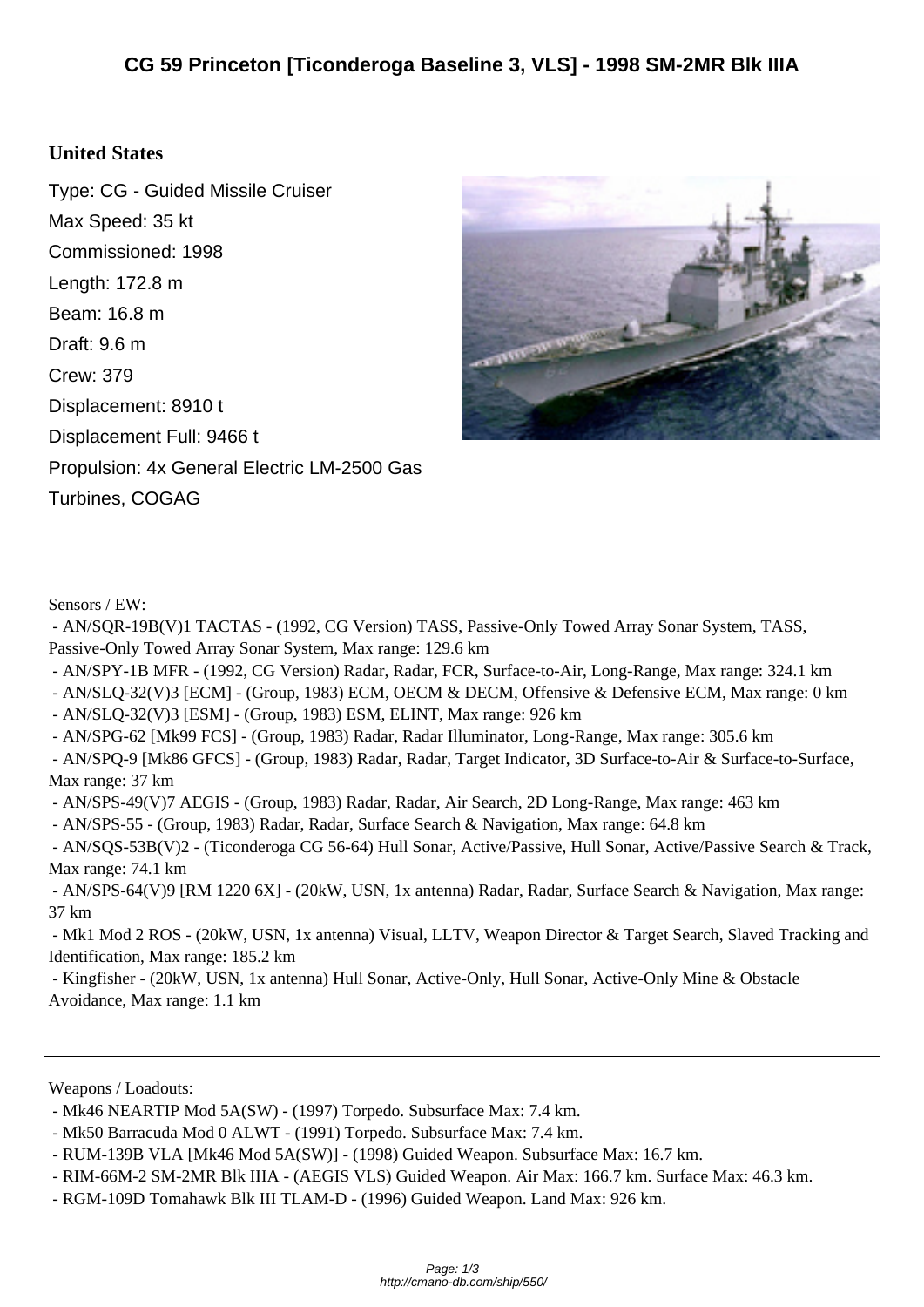- RGM-1[09C Tomahawk Blk III TLAM-C - \(1994\) Guided Weapon. Land Max: 1852 km.](http://cmano-db.com/ship/550/) 

- RIM-66M-1 SM-2MR Blk III (1991, AEGIS VLS) Guided Weapon. Air Max: 92.6 km. Surface Max: 46.3 km.
- RIM-174A ERAM SM-6 Blk IA (2017, ABM, Anti-Surface) Guided Weapon. Air Max: 240.8 km. Surface Max: 240.8 km.
- RGM-84G Harpoon ICR (1998) Guided Weapon. Surface Max: 138.9 km.
- 25mm/75 Bushmaster Mod 1 Burst [12 rnds] Gun. Air Max: 1.5 km. Surface Max: 2.8 km. Land Max: 2.8 km.
- 20mm/85 Mk15 Phalanx Blk 1 Burst [300 rnds] Gun. Air Max: 1.5 km.

 - 12.7mm/50 MG Burst [10 rnds] - (Facility/Ship, No Anti-Air Capability) Gun. Surface Max: 1.9 km. Land Max: 1.9 km.

- 127mm/54 HE-CVT [HiFrag] (USN) Gun. Air Max: 2.8 km. Surface Max: 20.4 km. Land Max: 20.4 km.
- 127mm/54 HE-PD [HiCap] (USN) Gun. Air Max: 2.8 km. Surface Max: 20.4 km. Land Max: 20.4 km.
- 127mm/54 WP (USN) Gun. Surface Max: 20.4 km. Land Max: 20.4 km.
- Mk216 Sea Gnat Chaff [Distraction] (1988) Decoy (Expendable). Surface Max: 1.9 km.
- Mk245 GIANT Flare (1997, DM19A1) Decoy (Expendable). Surface Max: 1.9 km.
- Mk214 Sea Gnat Chaff [Seduction] (1987) Decoy (Expendable). Surface Max: 1.9 km.
- AN/SLQ-25 Nixie Decoy (Towed). Surface Max: 1.9 km.

OVERVIEW: The Ticonderoga-class of guided-missile cruisers is a class of warships in the United States Navy, first ordered and authorized in the 1978 fiscal year. The class uses passive phased-array radar and was originally planned as a class of destroyers. However, the increased combat capability offered by the Aegis combat system and the AN/SPY-1 radar system was used to justify the change of the classification from DDG (guided missile destroyer) to CG (guided-missile cruiser) shortly before the keels were laid down for Ticonderoga and Yorktown.

Ticonderoga-class guided-missile cruisers are multi-role warships. Their Mk 41 VLS can launch Tomahawk cruise missiles to strike strategic or tactical targets, or fire long-range antiaircraft Standard Missiles for defense against aircraft or antiship missiles. Their LAMPS III helicopters and sonar systems allow them to perform antisubmarine missions. Ticonderoga-class ships are designed to be elements of carrier battle groups, amphibious assault groups, as well as performing missions such as interdiction or escort.

DETAILS: The Ticonderoga-class cruiser's design was based on that of the Spruance-class destroyer. The Ticonderoga class introduced a new generation of guided missile warships based on the AEGIS phased array radar that is capable of simultaneously scanning for threats, tracking targets, and guiding missiles to interception. When they were designed, they had the most powerful electronic warfare equipment in the U.S. Navy, as well as the most advanced underwater surveillance system. These ships were one of the first classes of warships to be built in modules, rather than being assembled from the bottom up.

In addition to the added radar capability, the Ticonderoga-class ships subsequently built after the USS Thomas S. Gates included two Mark 41 Vertical Launching Systems (VLS). The two VLS allow the ship to have 122 missile storage and launching tubes that can carry a wide variety of missiles, including the Tomahawk cruise missile, Standard surface-to-air missile, Evolved Sea Sparrow surface-to-air missile, and ASROC antisubmarine warfare (ASW) guided rockets. More importantly, the VLS enables all missiles to be on full stand-by at any given time, shortening the warship's response time before firing. The original five ships (Ticonderoga, Yorktown, Vincennes, Valley Forge, and Thomas S. Gates) had Mark 26 twin-arm launchers that limited their missile capacity to a total of 88 missiles, and that could not fire the Tomahawk missile. After the end of the Cold War, the lower capabilities of the original five warships limited them to duties close to the home waters of the United States. These ship's cluttered superstructure, inherited from the Spruance-class destroyers, required two of their external radar units to be mounted on a special pallet on the portside aft corner of the superstructure, with the other two mounted on the forward starboard corner. The later AEGIS warships,